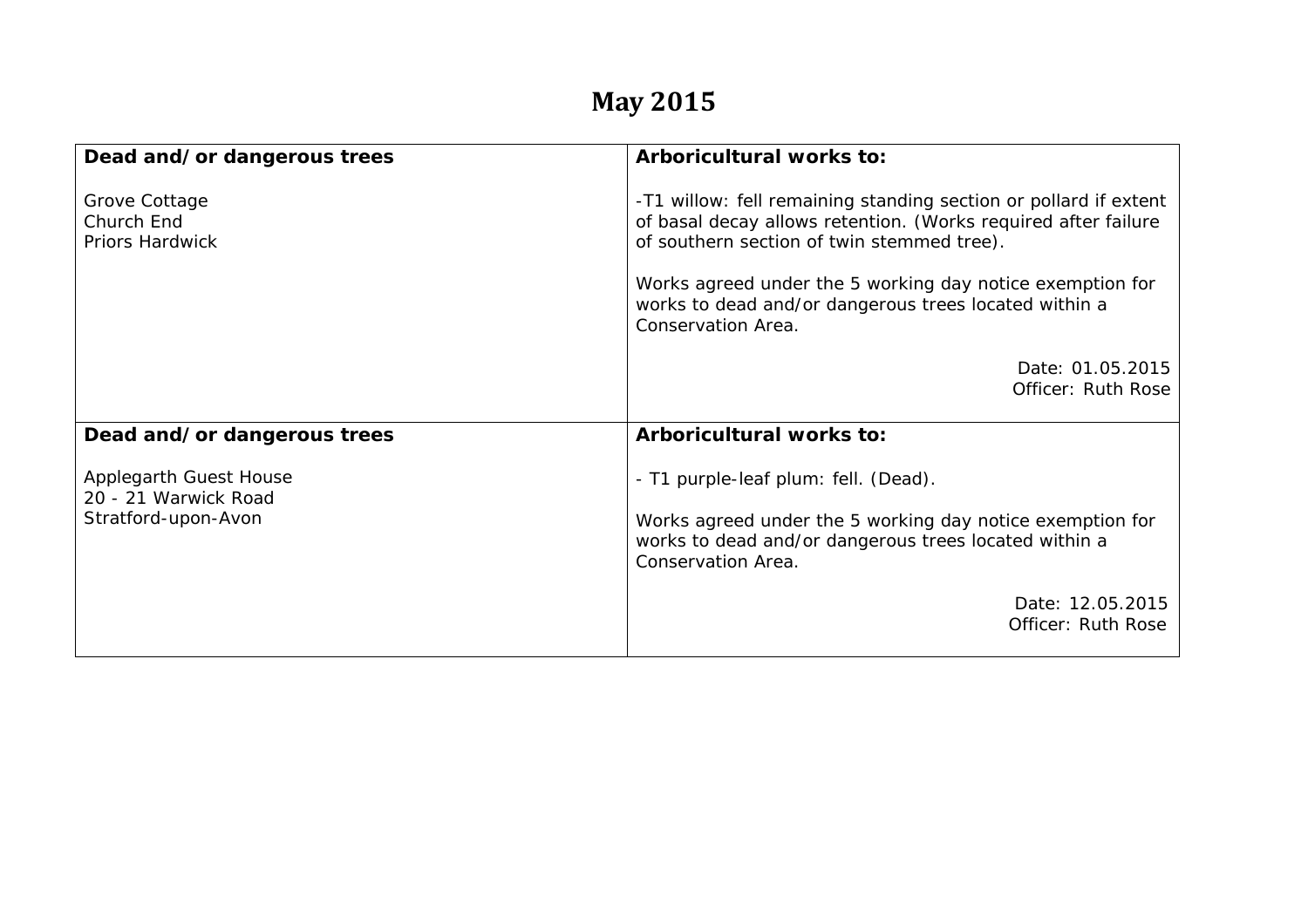| Dead and/or dangerous trees                       | Arboricultural works to:                                                                                                                                                                                                                                                                             |
|---------------------------------------------------|------------------------------------------------------------------------------------------------------------------------------------------------------------------------------------------------------------------------------------------------------------------------------------------------------|
| Halls Croft<br>Old Town<br>Stratford-upon-Avon    | - T1 hawthorn: fell. (Heavy lean and extensively decayed at<br>base).<br>Works agreed under the 5 working day notice exemption for<br>works to dead and/or dangerous trees located within a<br>Conservation Area.                                                                                    |
|                                                   | Officer: Ruth Rose<br>Date: 12.05.2015                                                                                                                                                                                                                                                               |
| Dead and/or dangerous trees                       | Arboricultural works to:                                                                                                                                                                                                                                                                             |
| In The Parish Of<br>Honington<br>(Street records) | - T1 Lombardy poplar: fell. (Mostly dead).<br>- T2 horse chestnut: fell. (Dead. Replacement tree required).<br>- T3 horse chestnut: remove split branch.<br>Works agreed under the 5 working day notice exemption for<br>works to dead and/or dangerous trees located within a<br>Conservation Area. |
|                                                   | Date: 13.05.2015<br>Officer: Ruth Rose                                                                                                                                                                                                                                                               |